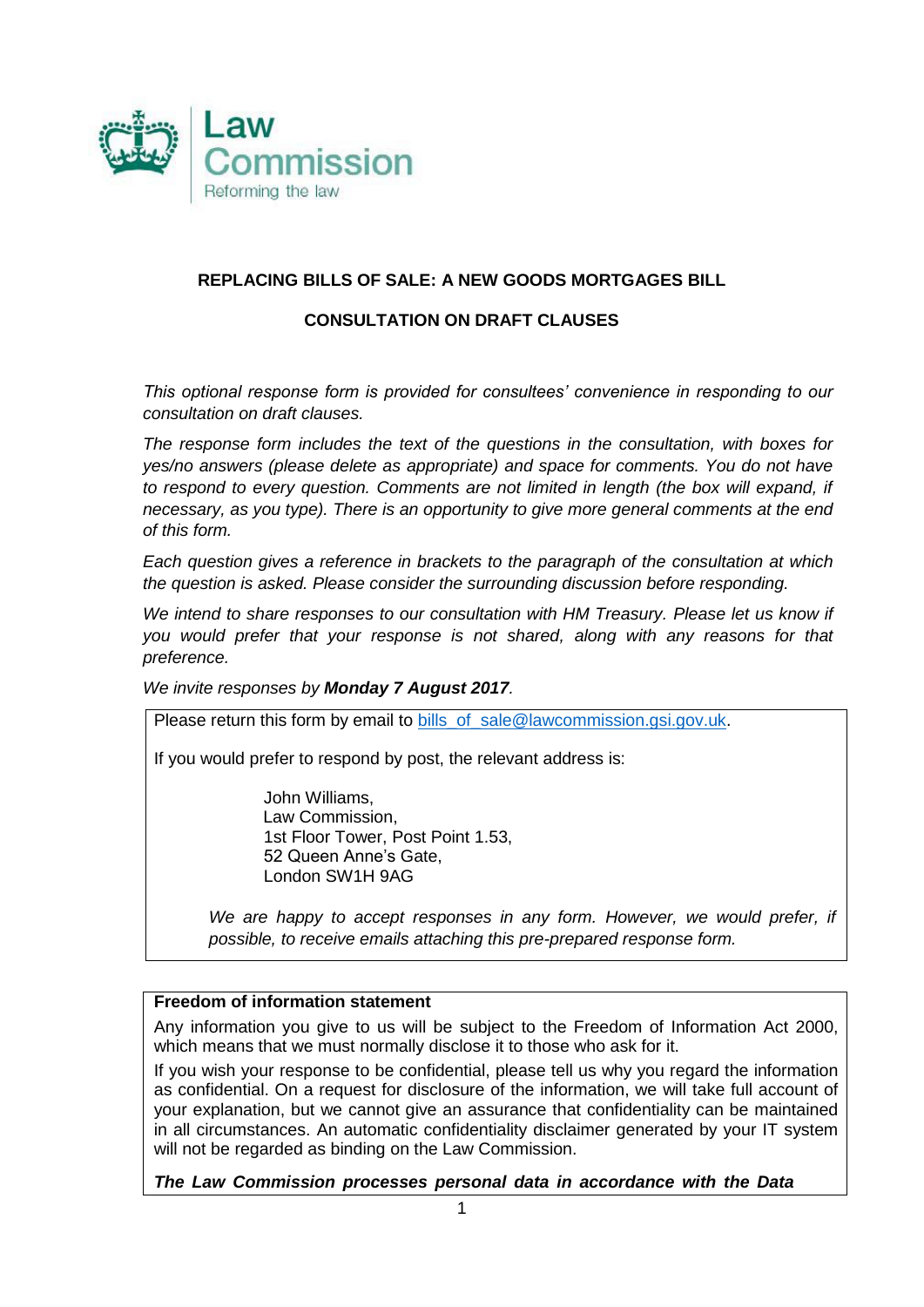*Protection Act 1998 and in most circumstances it will not be disclosed to third parties.*

#### **YOUR DETAILS**

| Name:           | Sarah Richardson                                 |
|-----------------|--------------------------------------------------|
|                 |                                                  |
| Organisation:   | The Bar Council of England and Wales             |
|                 |                                                  |
|                 |                                                  |
|                 |                                                  |
| Role:           | Head of Policy, Law Reform and Regulatory Issues |
|                 |                                                  |
| Postal address: | 289-293 High Holborn, London, WC1V 7HZ           |
|                 |                                                  |
|                 |                                                  |
|                 |                                                  |
| Telephone:      | 0207 611 1316                                    |
|                 |                                                  |
| Email:          | srichardson@BarCouncil.org.uk                    |
|                 |                                                  |

#### **CONFIDENTIALITY**

*Do you wish to keep this response confidential?*

| Yes:                         | No: $\sqrt{ }$ |
|------------------------------|----------------|
| If yes, please give reasons: |                |
|                              |                |

### **QUESTION 1**

Do consultees agree that high net worth individuals should be able to opt out of protections even if the loan does not exceed £60,260? (paragraph 2.17)

| Yes:                       | No:                                                                                                                                                                                                                                                                                                                                                                                                                                                                          | Other: $\sqrt$ |
|----------------------------|------------------------------------------------------------------------------------------------------------------------------------------------------------------------------------------------------------------------------------------------------------------------------------------------------------------------------------------------------------------------------------------------------------------------------------------------------------------------------|----------------|
| productive of uncertainty. | The only point we would make is that this would create an inconsistency with<br>the provisions of the Consumer Credit Act (CCA) 1974, where a loan below<br>£60,260 would be regulated whether or not the borrower was a high net<br>worth individual. That would mean that the loan would be regulated, but the<br>goods mortgage would not, except insofar as s.140A of the CCA (unfair<br>relationship) would also apply to it (by virtue of s.140C(4)(c)). This might be |                |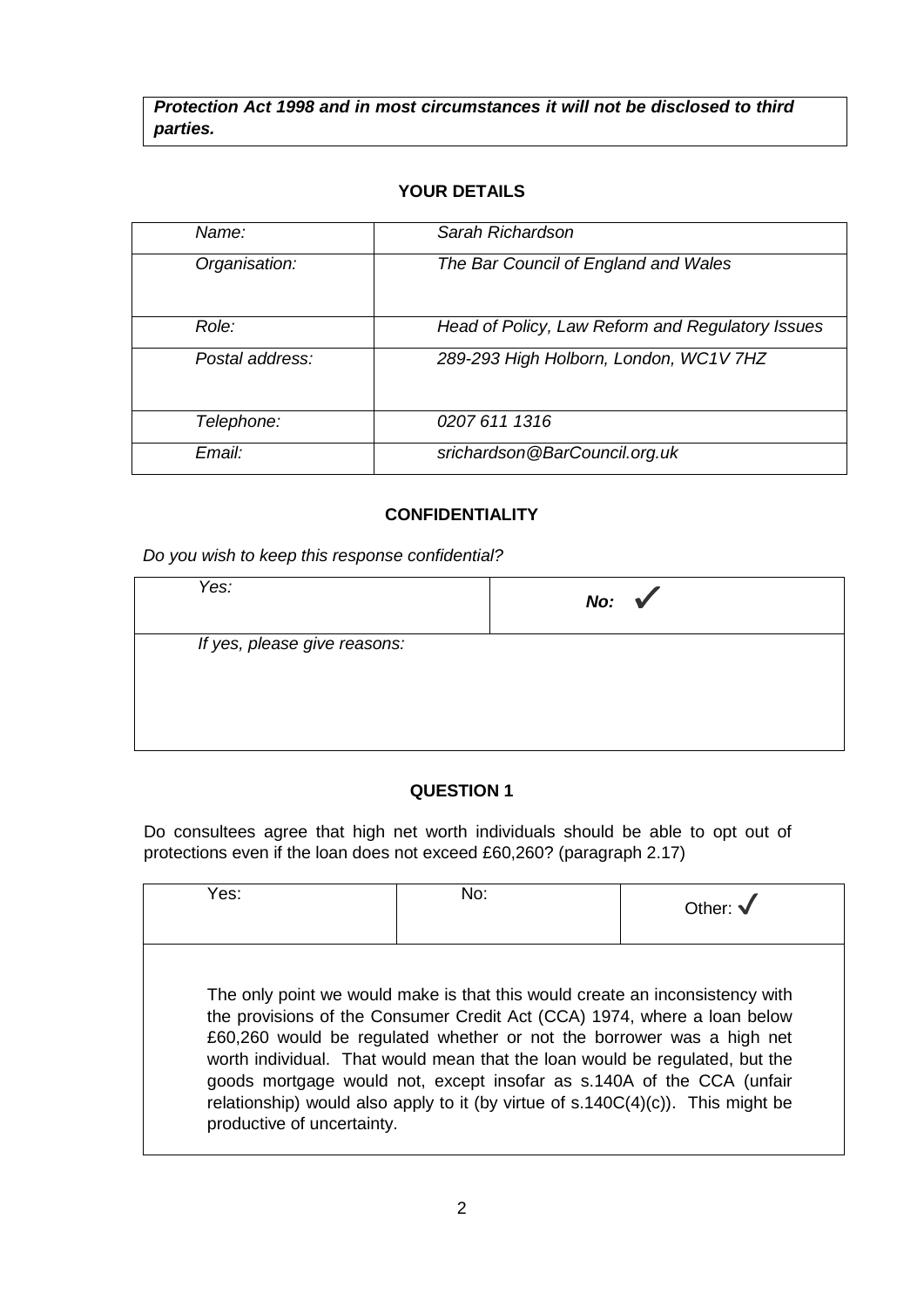Do consultees agree that it is right to characterise a goods mortgage as a "charge", in accordance with all other commonly-used modern security interests? (paragraph 3.15)

| Yes: $\sqrt{}$ | No: | Other: |
|----------------|-----|--------|
|                |     |        |

### **QUESTION 3**

*Do consultees agree that beneficiaries under trusts should not be able to grant goods mortgages? (paragraph 3.25)*

| Yes: $\sqrt$ | No: | Other: |
|--------------|-----|--------|
|              |     |        |

# **QUESTION 4**

Do consultees agree with our proposed scheme of priority between a goods mortgage over fixtures and growing crops and a land mortgage? (paragraph 3.49)

| Yes: $\sqrt$ | No: | Other: |
|--------------|-----|--------|
|              |     |        |

### **QUESTION 5**

If not, would it be preferable to take out fixtures and growing crops from our definition of "goods" so that they could not be made subject to a goods mortgage at all? (paragraph 3.50)

| Yes:       | No: | Other: |
|------------|-----|--------|
| No comment |     |        |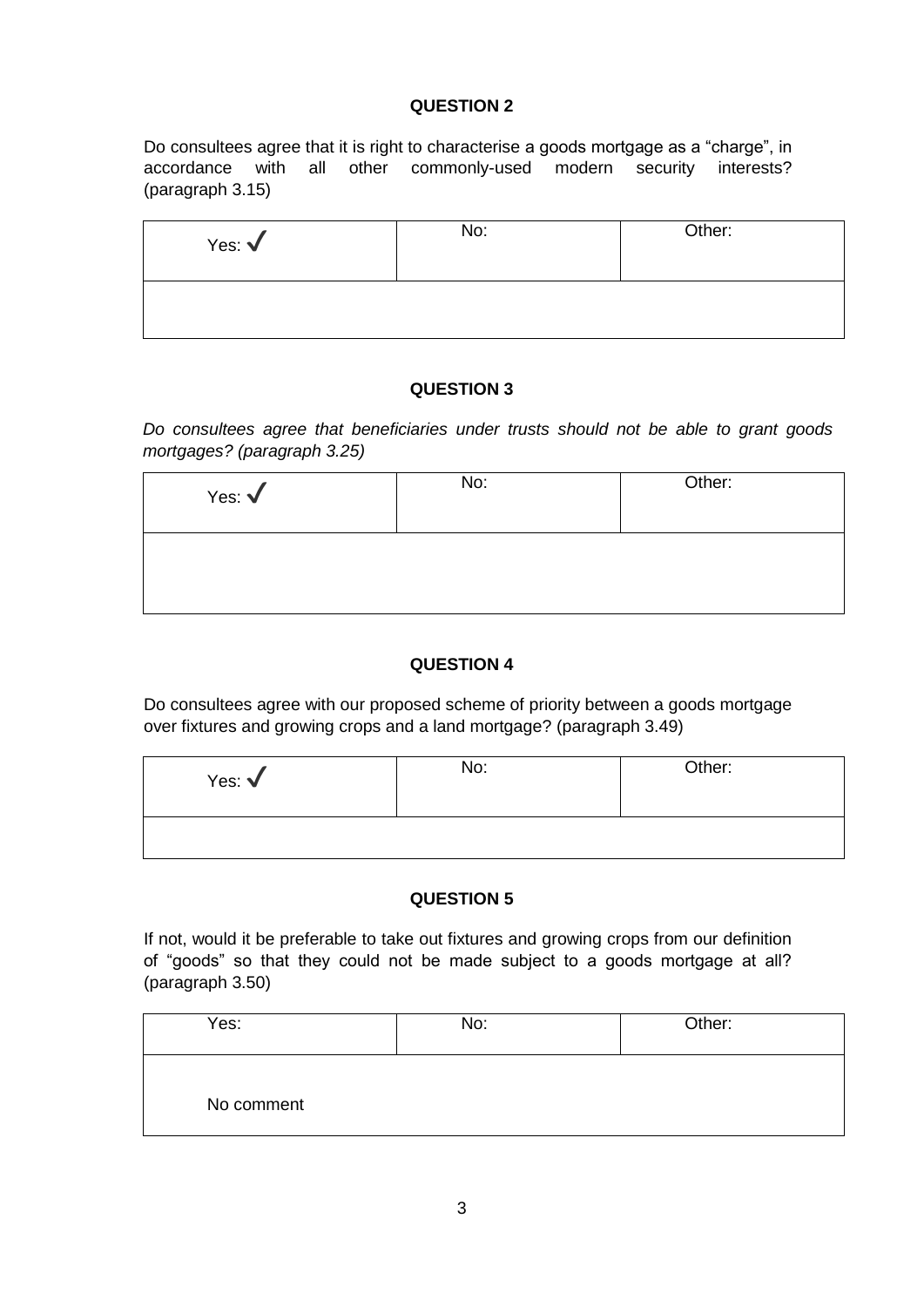Do consultees consider that ship mortgages which are not covered by the specialist ship mortgage regime could be brought within the scope of the draft Bill without causing difficulty to the existing regime for ship mortgages? (paragraph 3.65)

| Yes: | No:                                                                                                                             | Other: $\sqrt$ |
|------|---------------------------------------------------------------------------------------------------------------------------------|----------------|
|      | We are not aware of any material conflict, although this is a very specialist<br>area in which we have only limited experience. |                |

### **QUESTION 7**

Do consultees agree that only high net worth individuals should be able to use goods mortgages to secure guarantees? (paragraph 3.75)

| Yes: $\sqrt{}$    | No:                                                                                                                                                       | Other: |
|-------------------|-----------------------------------------------------------------------------------------------------------------------------------------------------------|--------|
| typical consumer. | In relation to both this area and the securing of running-account agreements<br>we agree that it is not appropriate to extend the regime to encompass the |        |

# **QUESTION 8**

Do consultees agree that only high net worth individuals and businesses borrowing over £25,000 should be able to use goods mortgages to secure running-account credit? (paragraph 3.76)

| Yes: $\sqrt$ | No: | Other: |
|--------------|-----|--------|
| See above.   |     |        |

# **QUESTION 9**

We welcome views about whether it is necessary to prevent goods mortgages from being used to secure the performance of services. (paragraph 3.92)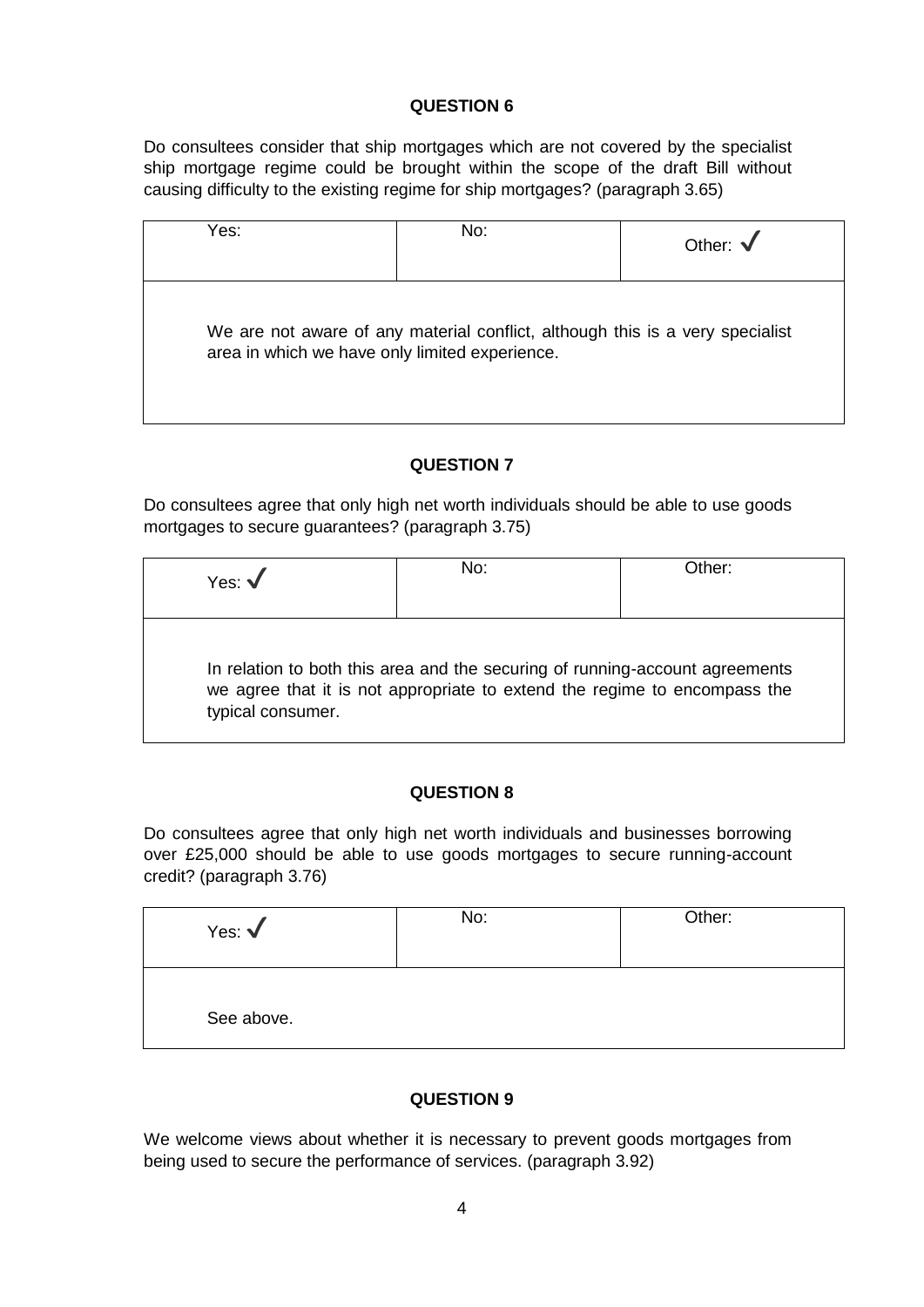We are not aware of any particular issues arising in this context.

### **QUESTION 10**

We welcome comments on any disadvantages of a restriction which prevents goods mortgages being used to secure non-monetary obligations (such as an obligation to return shares in stock lending), either in a consumer or business context. (paragraph 3.93)

No comment

## **QUESTION 11**

Do you agree that pledges and other possessory security arrangements should become void if the borrower is given custody of the goods? (paragraph 3.109)

| Yes:       | No: | Other: |
|------------|-----|--------|
| No comment |     |        |

### **QUESTION 12**

Do you consider the wording of these warnings to be appropriate? (paragraph 4.10)

| ∕es:                                           | No:                                                                                                                                                  | Other: $\sqrt$ |
|------------------------------------------------|------------------------------------------------------------------------------------------------------------------------------------------------------|----------------|
| rather than the wording of the warning itself. | We have concerns about the second warning, which we set out in the further<br>comments section below because they relate to the underlying principle |                |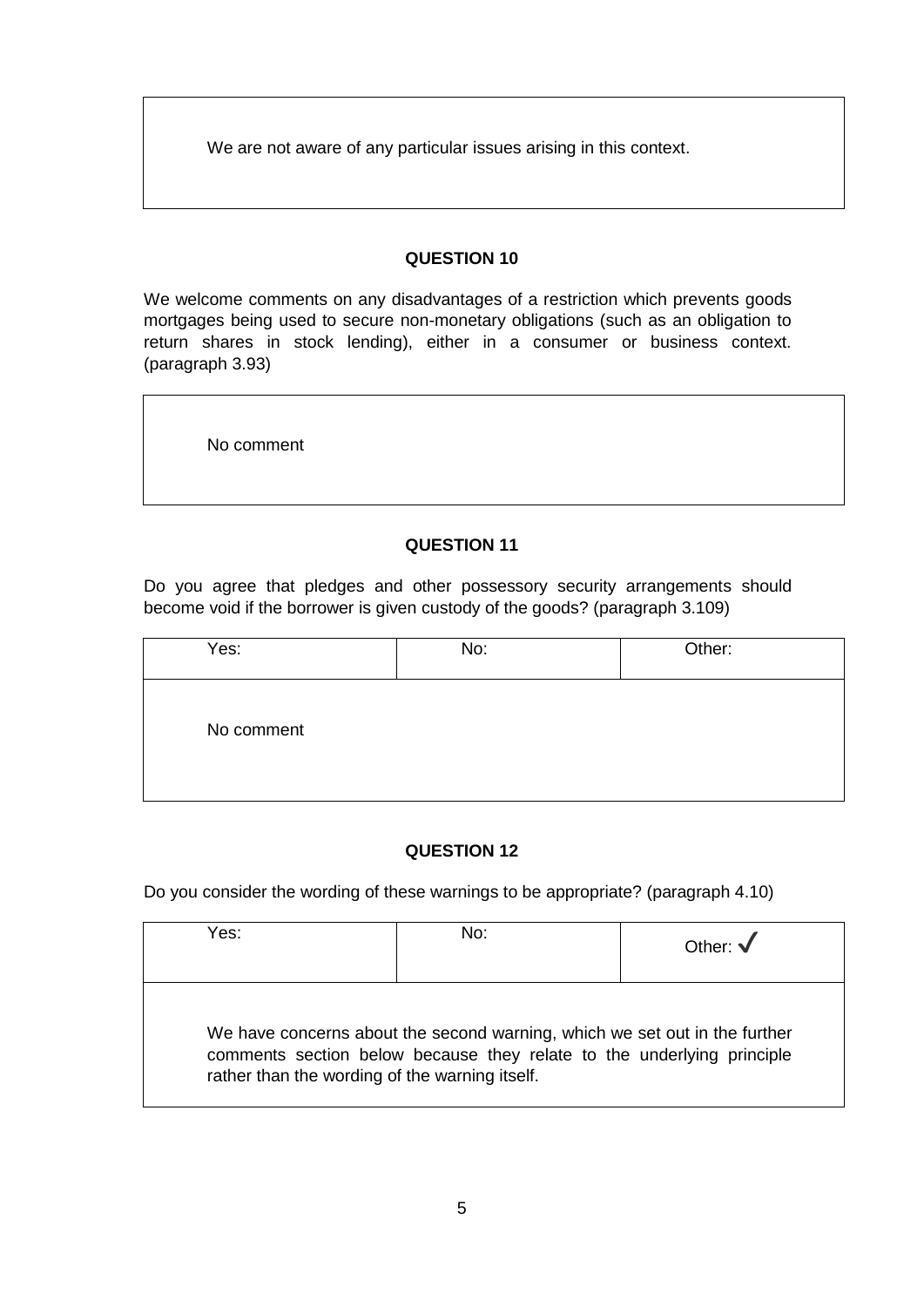*Do you think it is necessary to include a prominent warning for borrowers that they should not seek a second loan on the vehicle without disclosing the existence of a first loan? (paragraph 4.14)*

| Yes:                | No: $\sqrt{ }$                                                                                                                                                                                                                         | Other: |
|---------------------|----------------------------------------------------------------------------------------------------------------------------------------------------------------------------------------------------------------------------------------|--------|
| important warnings. | We would be concerned about an overload of information in this regard.<br>Lenders are able to protect themselves in such circumstances so the utility of<br>such a warning appears limited and it may dilute the impact of other, more |        |

#### **QUESTION 14**

*Do you agree that it is unnecessary for the mortgage document to require the occupation of the witness? (paragraph 4.19)*

| Yes:       | No: | Other: |
|------------|-----|--------|
| No comment |     |        |

### **QUESTION 15**

*If you have particular concerns about the practical consequences of dividing goods mortgages between the High Court register and private asset finance registers, we would welcome your comments. (paragraph 5.10)*

No comment

### **QUESTION 16**

*Do consultees have experience of registering a vehicle which has been registered at the DVLA but does not have a VIN or other unique identifier? (paragraph 5.17)*

| res:<br>. | ıv.<br>_____ | $\cdots$<br>$-1$<br>_____ |
|-----------|--------------|---------------------------|
|           |              |                           |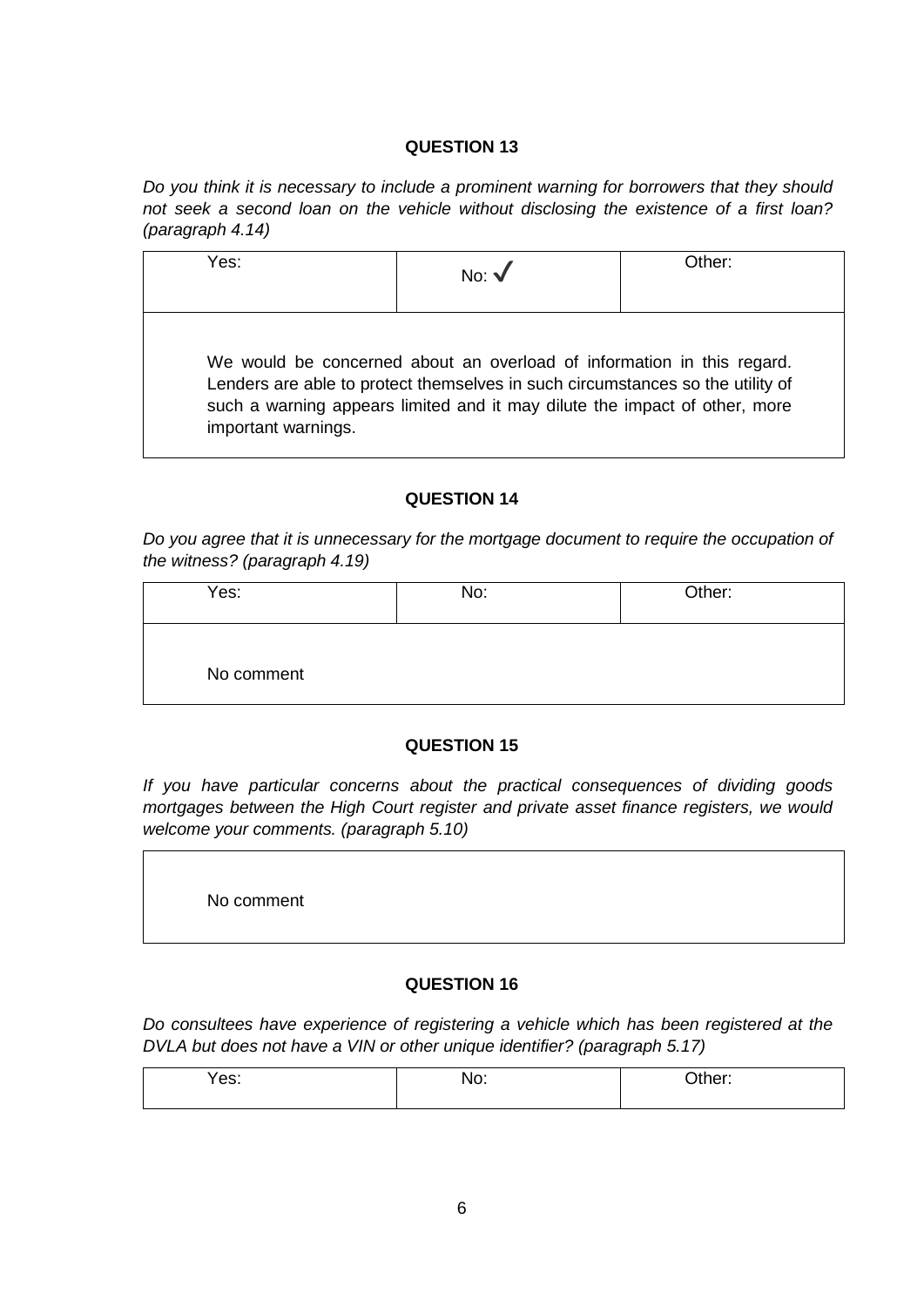*Do consultees agree that the definition of "vehicle mortgage" is sufficiently clear and wide to cover the types of vehicles over which a goods mortgage is likely to be granted? (paragraph 5.18)*

| Yes:       | No: | Other: |
|------------|-----|--------|
| No comment |     |        |

#### **QUESTION 18**

We welcome comments on how often lenders and registers are faced with multiple *registrations of interests over the same vehicle within a short timeframe, and the impact of this. (paragraph 5.36)*

We do not have any experience of this.

### **QUESTION 19**

*We welcome consultees' views on the different options for ensuring adequate data-sharing. (paragraph 5.44)*

These are practical matters which are more appropriate for those involved in the industry to address and accordingly we do not comment.

### **QUESTION 20**

*Do consultees agree with our proposed provisions on tacking? If not, do consultees think that the Bill should forbid tacking for goods mortgages? (paragraph 5.55)*

| Yes: | NO. | ∩ther:<br>- - - - - - |
|------|-----|-----------------------|
|      |     |                       |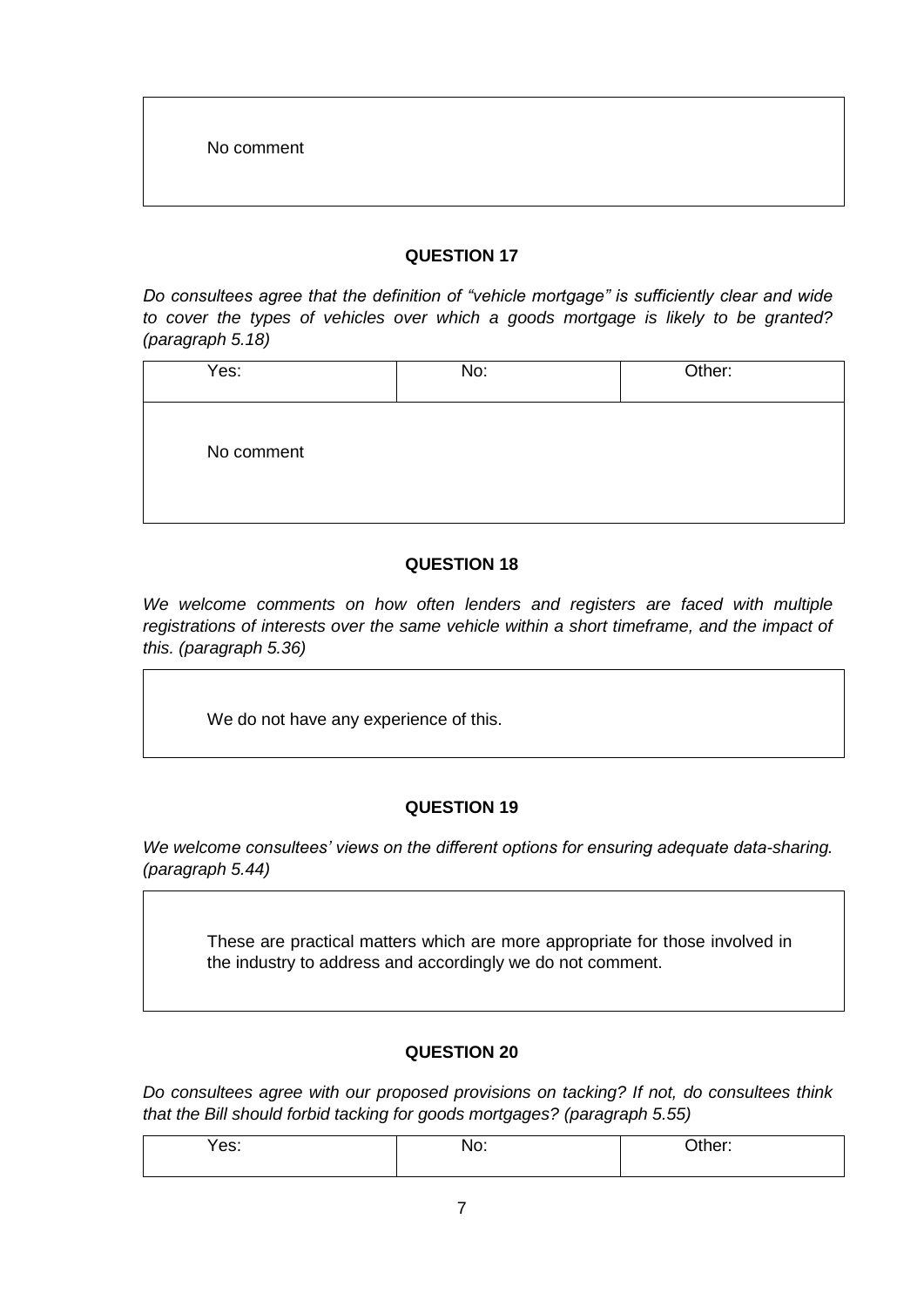*Do consultees think that clause 34 clearly expresses the concept of a contract to transfer ownership of goods for value? (paragraph 6.34)*

| Yes:       | No: | Other: |
|------------|-----|--------|
| No comment |     |        |

### **QUESTION 22**

*Do consultees think that the draft Bill should specify whose consent is needed for clause 19? (paragraph 7.17)*

| Yes:      | No: $\sqrt{ }$                                                                                                                                                                                                                                                                                                      | Other: |
|-----------|---------------------------------------------------------------------------------------------------------------------------------------------------------------------------------------------------------------------------------------------------------------------------------------------------------------------|--------|
| occupier. | We are not convinced that it should. There will be a clear inconsistency with<br>the approach taken by the CCA if there is an explicit provision to address this<br>point, and we set out below some of the arguments which may be made in<br>relation to whether the consent should be that of the borrower or the |        |

### **QUESTION 23**

*Do consultees agree that the occupier of the premises (rather than the borrower) should be the person required to consent to the lender entering premises to repossess the goods? (paragraph 7.18)*

| Yes: | No:                                                                                                                                                                                                                                                                                                                                                                                                                                                                                                                                                                                                                                                      | Other: $\sqrt$ |
|------|----------------------------------------------------------------------------------------------------------------------------------------------------------------------------------------------------------------------------------------------------------------------------------------------------------------------------------------------------------------------------------------------------------------------------------------------------------------------------------------------------------------------------------------------------------------------------------------------------------------------------------------------------------|----------------|
|      | We think this is a difficult point. The CCA is not clear, although the academic<br>commentators seem to agree that potentially the occupier is the person<br>whose consent is required. However, we think this may be productive of<br>uncertainty and, potentially, undesirable results. For example, if the owner of<br>a car which is subject to a goods mortgage parks it at the home he jointly<br>owns with another person, would it be sufficient for that other person to give<br>consent to entry for possession? Would it be different if the other person was<br>merely a tenant of the property? We think there is a respectable argument in |                |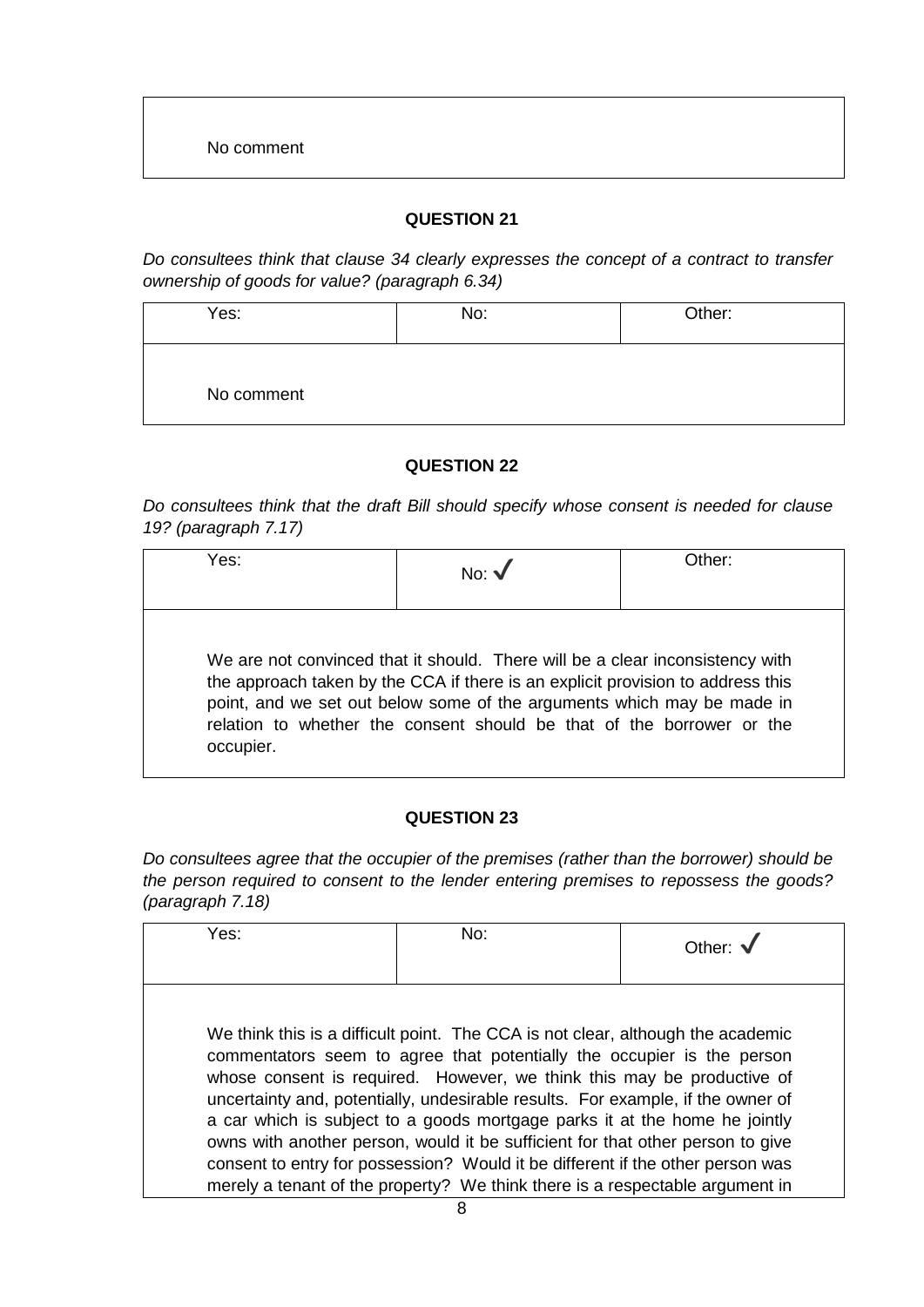favour of the proposition that the borrower should be the person giving consent, since it will directly impact on his rights under the mortgage, but this would put the new provisions at odds with the current academic understanding of the equivalent CCA provisions. It might be preferable to leave the point for a Court to determine in due course, since that would be likely to encourage a cautious approach from lenders until such time as the matter is authoritatively determined.

#### **QUESTION 24**

*Do consultees think that it is desirable to prevent lenders from selling goods for five working days after taking possession without a court order? If so, is this protection necessary in all such circumstances? (paragraph 10.13)*

| Yes: $\sqrt{}$ | No:                                                                                                                                                                                                                                                                                                                  | Other: |
|----------------|----------------------------------------------------------------------------------------------------------------------------------------------------------------------------------------------------------------------------------------------------------------------------------------------------------------------|--------|
|                |                                                                                                                                                                                                                                                                                                                      |        |
|                | We think this is a useful protection. Given the periods of delay envisaged by<br>the possession process (plus the potential for further delay in accordance<br>with the new pre-action protocol for debt claims) a further five days in the<br>case of possession without a court order is a relatively short delay. |        |

### **QUESTION 25**

*Do consultees agree that the draft Bill works for shares in goods? (paragraph 11.11)*

| Yes:       | No: | Other: |
|------------|-----|--------|
| No comment |     |        |

### **FURTHER COMMENTS:**

*We also welcome any additional comments you may have beyond the scope of the questions above.* 

We have concerns as to the necessity of imposing criminal liability in the case of non-disclosure of a goods mortgage. Whilst we accept the possibility that some mortgagors may seek to fraudulently dispose of a vehicle without disclosing the existence of the goods mortgage, the risk does not seem to us to be any greater than that which applies in relation to hire purchase (HP). There is no equivalent duty to disclose the fact that the vehicle is subject to